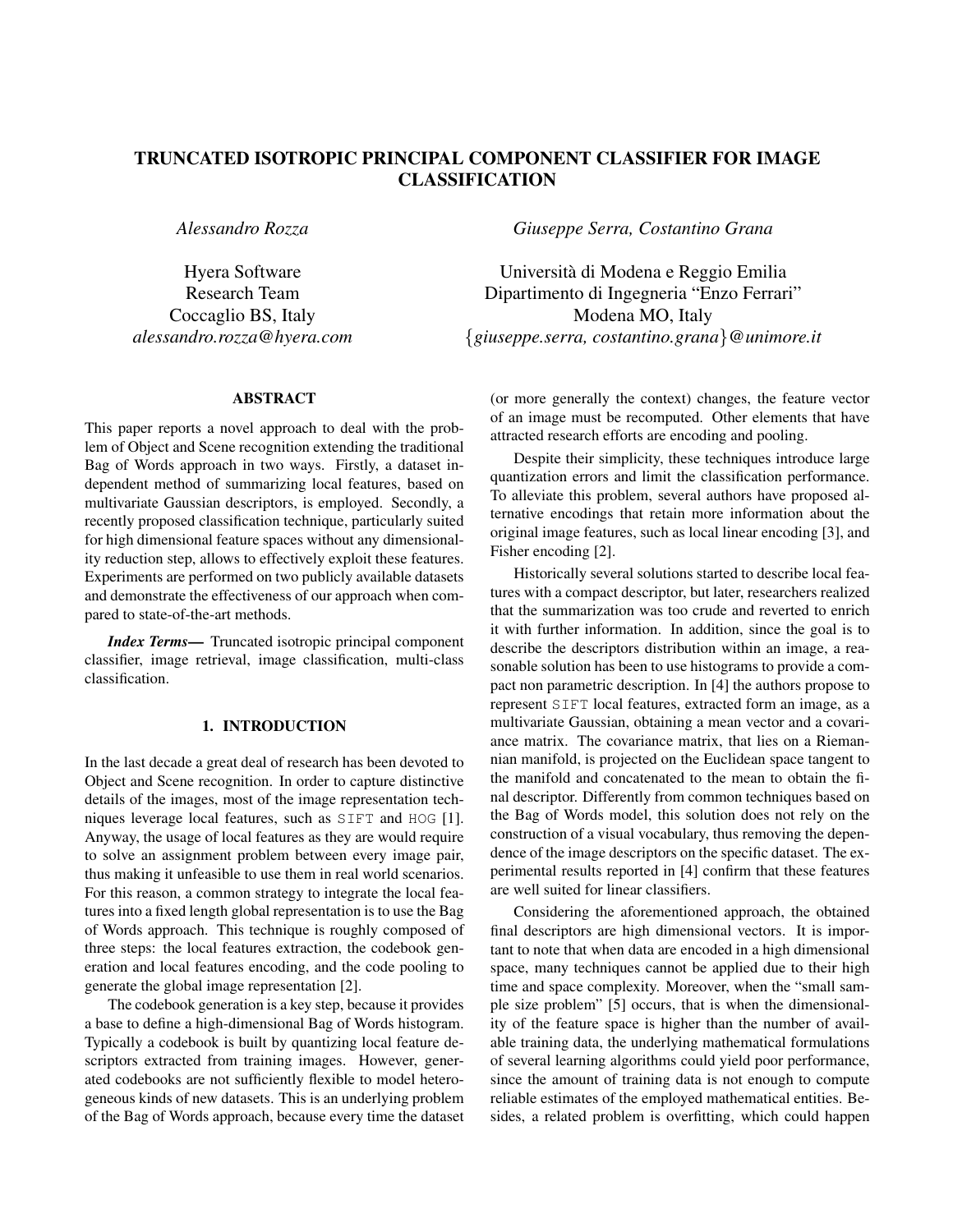when the number of available samples is too small compared to the space dimensionality and the model is complex enough. All these problems can reduce the classification performance.

For these reasons in this work we propose a novel classification framework that employs the multivariate Gaussian descriptors and exploits the peculiarities of a Fisher discriminant classifiers called Truncated Isotropic Principal Component Classifiers (T-IPCAC, [6]). This classifier is particularly suitable since it is developed to deal with high dimensional data without performing any dimensionality reduction step that might delete discriminative information as stated in [6]. Furthermore, this approach is based on the same assumption of Gaussianity of the employed features and this could improve the performance of the classification phase. The proposed framework performs remarkably better than state-ofthe-art approaches on several benchmarks (the Caltech 101 dataset and the Fifteen Scene Categories Database) confirming the quality of our approach.

The paper is organized as follows: in Section 2 the employed features are described; in Section 3 T-IPCAC is summarized; in Section 4 the experimental results on standard benchmarks are presented; finally, conclusions and future works are summarized in Section 5.

### 2. MULTIVARIATE GAUSSIAN DESCRIPTOR

For an image  $Z$ , we first extract local features through densely sampling in a regular grid. Based on these features  $\mathcal{X}$  =  ${x_1 \dots x_N}$  (e.g. SIFT descriptors,  $x_i \in \mathbb{R}^d$  where  $d =$ 128) we describe them with a multivariate Gaussian distribution supposing that they are normally distributed. The Multivariate Gaussian distribution of a set  $\chi$  of d-dimensional vectors is given by:

$$
\mathcal{N}(\boldsymbol{x}; \boldsymbol{\mu}, \boldsymbol{\Sigma}) = |2\pi \boldsymbol{\Sigma}|^{-\frac{1}{2}} exp{-\frac{1}{2}(\boldsymbol{x} - \boldsymbol{\mu})^T \boldsymbol{\Sigma}^{-1}(\boldsymbol{x} - \boldsymbol{\mu})},
$$
\n(1)

where  $|\cdot|$  is the determinant,  $\mu$  is the mean vector and  $\Sigma$  is the covariance matrix  $(x, \mu \in \mathbb{R}^d$  and  $\Sigma \in \mathbb{S}_{++}^{d \times d}$ , with  $\mathbb{S}_{++}^{d \times d}$ the space of real symmetric positive semi-definite matrices).

The covariance matrix encodes information about the variance of the features and their correlation thus enhancing the discriminative capabilities of individual features. However it does not lie in a vector space. In fact, the covariance space is a Riemannian manifold and is not closed under multiplication with a negative scalar. Most of the common machine learning algorithms assume that the data points form a vector space, therefore a suitable transformation is required prior to their use. In particular, we observe that the covariance matrix is symmetric positive definite therefore we can adopt the Log-Euclidean metric. The basic idea of the Log-Euclidean metric is to construct an equivalent relationship between the Riemannian manifold and the vector space of the symmetric matrix.

In [7] an approach to map from Riemannian manifolds to Euclidean spaces is described. The first step is the projection of the covariance matrices on an Euclidean space tangent to the Riemannian manifold, on a specific tangency matrix  $T$ . The second step is the extraction of the orthonormal coordinates of the projected vector. In the following, matrices (points in the Riemannian manifold) will be denoted by bold uppercase letters, while vectors (points in the Euclidean space) by bold lowercase ones. The projection vector of a covariance matrix  $\Sigma$  on the tangency matrix  $T$  is given by:

$$
c = \text{vec}_I \left( \log \left( T^{-\frac{1}{2}} \Sigma T^{-\frac{1}{2}} \right) \right), \tag{2}
$$

where  $\log$  is the matrix logarithm operator and  $\bm{I}$  is the identity matrix, while the vector operator on the tanget space at identity of a symmetric matrix  $Y$  is defined as:

$$
\text{vec}_{I}(\boldsymbol{Y}) = \left[ y_{1,1} \sqrt{2} y_{1,2} \dots \sqrt{2} y_{1,d} \dots y_{d,d} \right]^T. \quad (3)
$$

Thus, after selecting an appropriate projection origin, every covariance matrix is projected to an Euclidean space. Since the projection matrix of  $\Sigma$  on the tangency matrix T is a symmetric matrix of size  $d \times d$  a  $(d^2 + d)/2$ -dimensional feature vector c is obtained.

As observed in [8], the tangency matrix  $T$  is arbitrary and, even if it could influence the performance (distortion) of the projection, from a computational point of view, the best choice is the identity matrix, which simply translates the mapping into a standard matrix logarithm, followed by unrolling.

The image signature representation is the concatenation of the mean vector and the projected vector  $c$  thus obtaining, in the case of SIFT descriptor, a point  $p \in \mathbb{R}^{8384}$ . Finally, it is empirically possible to observe that most of the values in the concatenated descriptor are low, while few are high. In order to distribute the values more evenly, the power normalization method proposed by Perronnin et al. [9] is adopted.

# 3. TRUNCATED ISOTROPIC PRINCIPAL COMPONENT CLASSIFIER

In this section we describe the employed binary classification method and how we extend this classifier to the multi-class classification.

The first version of T-IPCAC, called Isotropic Principal Component Classifier (IPCAC), has been proposed in [10]. It is a binary classifier that exploits theoretical results presented by Brubaker and Vempala [11] to efficiently estimate the Fisher subspace  $(Fs)$ . Precisely, in [11] it is shown that, given a set of  $N$  clustered points sampled from an isotropic Mixture of Gaussians, Fs corresponds to the span of the class means; as a consequence, when a binary classification problem is considered, Fs is spanned by unit vector  $f = \frac{\mu_A - \mu_B}{\|\mu_A - \mu_B\|}$ , being A and B the two classes, and  $\mu_{A/B}$ the class means.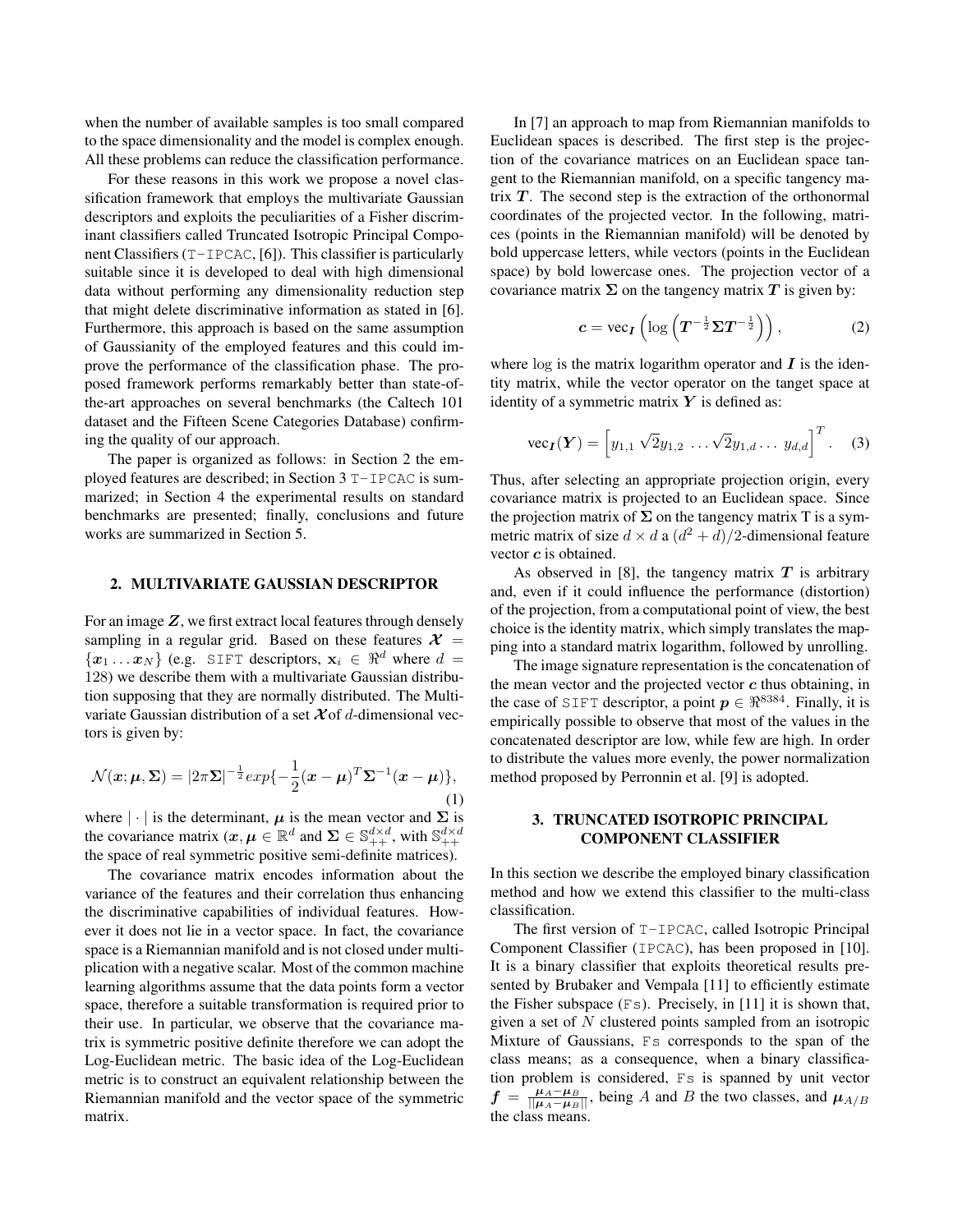$IPCAC$  exploits this result by whitening<sup>1</sup> the training set  $\mathcal{P}_{Train} = \{p_1 \dots p_N\}$ , computing f, and classifying a new point p as follows:

$$
\theta((\mathbf{W}_{D}^{T}\mathbf{f}) \cdot \mathbf{p} - \gamma) = \theta(\mathbf{w} \cdot \mathbf{p} - \gamma);
$$
\n
$$
\gamma = \left\langle \operatorname*{arg\,max}_{\bar{\gamma} \in \{\mathbf{w} \cdot \mathbf{p}_{i}\}_{i=1}^{N}} \text{Score}(\bar{\gamma}) \right\rangle \tag{4}
$$

where  $\theta(x) = A$  if  $x \ge 0$ ,  $\theta(x) = B$  if  $x < 0$ , the matrix  $W_D$ represents the whitening transformation estimated on the N training points,  $Score(\bar{\gamma})$  computes the number of correctly classified training points when  $\bar{\gamma}$  is used as threshold, and  $\langle \cdot \rangle$ represents the average operator (we may have multiple  $\bar{\gamma}$  corresponding to the maximum of the Score function).

Unfortunately, the high computational complexity of classifiers based on the estimation of Fs prevents their application to high dimensional datasets. Moreover, this kind of technique often fails when the training-set cardinality is equal or lower than the space dimensionality. To overcame these limitations, T-IPCAC [6] improves IPCAC, and reduces the computational complexity, by replacing the first step of data whitening by a 'partial whitening' process; if the points to be classified belong to a  $D$  dimensional space, this method whitens the data in the linear subspace  $\pi_d$  = Span  $\langle v_1, \dots, v_d \rangle$ , spanned by the first  $d \ll D$  principal components, while maintaining unaltered the information related to the orthogonal subspace  $(\pi_d)^\perp = \operatorname{\mathbf{Span}}\, \langle \boldsymbol{v}_{d+1}, \cdots, \boldsymbol{v}_{D} \rangle.$ 

Precisely, the linear transformation  $W_D$  representing the partial whitening operator is estimated as follows. The Truncated Singular Value Decomposition [12] is applied to estimate the first  $d \ll D$  principal components<sup>2</sup>, obtaining the low-rank factorization  $P \simeq U_d Q_d V_d^T$  (where  $P$  is the matrix representing the training set  $\mathcal{P}_{Train}$  since it contains the training vectors). The  $d$  largest singular values on the diagonal of  $\mathbf{Q}_d$ , and the associated left singular vectors, are employed to project on the subspace  $\mathcal{SP}_d$ , spanned by the columns of  $U_d$ , and to perform the whitening on the points contained in  $P$ :

$$
\bar{P}_{\mathbf{W}_d} = q_d \mathbf{Q}_d^{-1} \mathbf{P}_{\perp SP_d} = q_d \mathbf{Q}_d^{-1} \mathbf{U}_d^T \mathbf{P} = \mathbf{W}_d \mathbf{P} \tag{5}
$$

where  $q_d$  is the smallest singular value of the points projected in  $\mathcal{SP}_d$ . Note that, to obtain points whose covariance matrix best resembles a multiple of the identity, the value of the d largest singular values is set to  $q_d$  instead of 1, thus avoiding the gap between the  $d$ -th and the  $(d+1)$ -th singular value. The obtained matrix  $W_d$  projects and whitens the points in the linear subspace  $\mathcal{SP}_d$ ; however, dimensionality reduction during the whitening estimation might delete discriminative information, decreasing the classification performance. To avoid this information loss, this approach adds to the partially whitened data the residuals  $R$  of the points in  $P$  with respect to their projections on  $\mathcal{SP}_d$ :

$$
\boldsymbol{R} = \boldsymbol{P} - \boldsymbol{U}_d \boldsymbol{P}_{\perp \boldsymbol{S} \boldsymbol{P}_d} = \boldsymbol{P} - \boldsymbol{U}_d \boldsymbol{U}_d^T \boldsymbol{P} \tag{6}
$$

$$
\begin{aligned} \bar{P}_{\boldsymbol{W}_{D}} &= \boldsymbol{U}_{d} \bar{P}_{\boldsymbol{W}_{d}} + \boldsymbol{R} \\ &= \left( q_{d} \boldsymbol{U}_{d} \boldsymbol{Q}_{d}^{-1} \boldsymbol{U}_{d}^{T} + \boldsymbol{I} - \boldsymbol{U}_{d} \boldsymbol{U}_{d}^{T} \right) \boldsymbol{P} \\ &= \boldsymbol{W}_{D} \boldsymbol{P} \end{aligned} \tag{7}
$$

where  $W_D \in \mathbb{R}^{D \times D}$  represents the linear transformation that whitens the data along the first  $d$  principal components, while keeping unaltered the information along the remaining ones.

Fs is estimated by exploiting the whitened class means,  $\mu_A$  and  $\mu_B$ , obtained by the class means estimated in the original space  $\hat{\mu}_A$  and  $\hat{\mu}_B$  as follows:

$$
\mu_A = W_D \hat{\mu}_A
$$
  
=  $(q_d U_d Q_d^{-1} U_d^T + I - U_d U_d^T) \hat{\mu}_A$   
=  $q_d U_d Q_d^{-1} U_d^T \hat{\mu}_A + \hat{\mu}_A - U_d U_d^T \hat{\mu}_A$  (8)

The same calculation is done for  $\mu_B$ . Using these quantities we estimate  $f = \frac{\mu_A - \mu_B}{\|\mu_A - \mu_B\|}$ . Then, we process an unknown point  $p$  by transforming it with  $W_D$ , and projecting it on  $f$ ; both these steps are performed by the inner product  $w \cdot p$ , where:

$$
\boldsymbol{w} = \boldsymbol{W}_D^T \boldsymbol{f} = q_d \boldsymbol{U}_d^T \boldsymbol{Q}_d^{-1} \boldsymbol{U}_d \boldsymbol{f} + \boldsymbol{f} - \boldsymbol{U}_d^T \boldsymbol{U}_d \boldsymbol{f} \qquad (9)
$$

Finally, given  $\gamma$  as in Equation (4), p is assigned to class A if  $\mathbf{w} \cdot \mathbf{p} \geq \gamma$ , to class *B* otherwise.

### 3.1. One vs All Multi-Class Classification

Given an input dataset composed of points belonging to G classes, and having selected the aforementioned binary classifying models (that is  $T-IPCAC$ ) as the engine classifier, we train G binary classifiers, each discriminating two classes in a *one-versus-all* fashion, and we combine their results. Precisely, the G different binary classifiers are trained to distinguish the examples in a single class from the examples in all remaining classes. When it is desired to classify a new example, the G trained classification models are run, thus obtaining a  $G$ -dimensional vector containing  $\theta$  (if the point belongs to the single class) or 1 (if the point belongs to the remaing classes). If we obtain a vector containing only a 0 in the g-th position of this vector (and the other elements have value 1), the point is assigned to the class  $q$ . Instead, if more elements of the vector have value 0 we select the single class with the small distance between the point taken into account and the computed thresholds (the  $\gamma s$  computed employing Equation (4)). Otherwise, if no vector elements have value 0 the distances between the single class means (computed at training time) and the point itself are computed, and the point is assigned to the class with the lower distance.

<sup>&</sup>lt;sup>1</sup>We call "white" a dataset of points sampled from a probability distribution with  $\mu = 0$ , and  $\Sigma = I$  where I is the identity matrix.

 $^2d$  is a parameter to be set. Usually a good value is  $d \simeq min(log_2^2N, D)$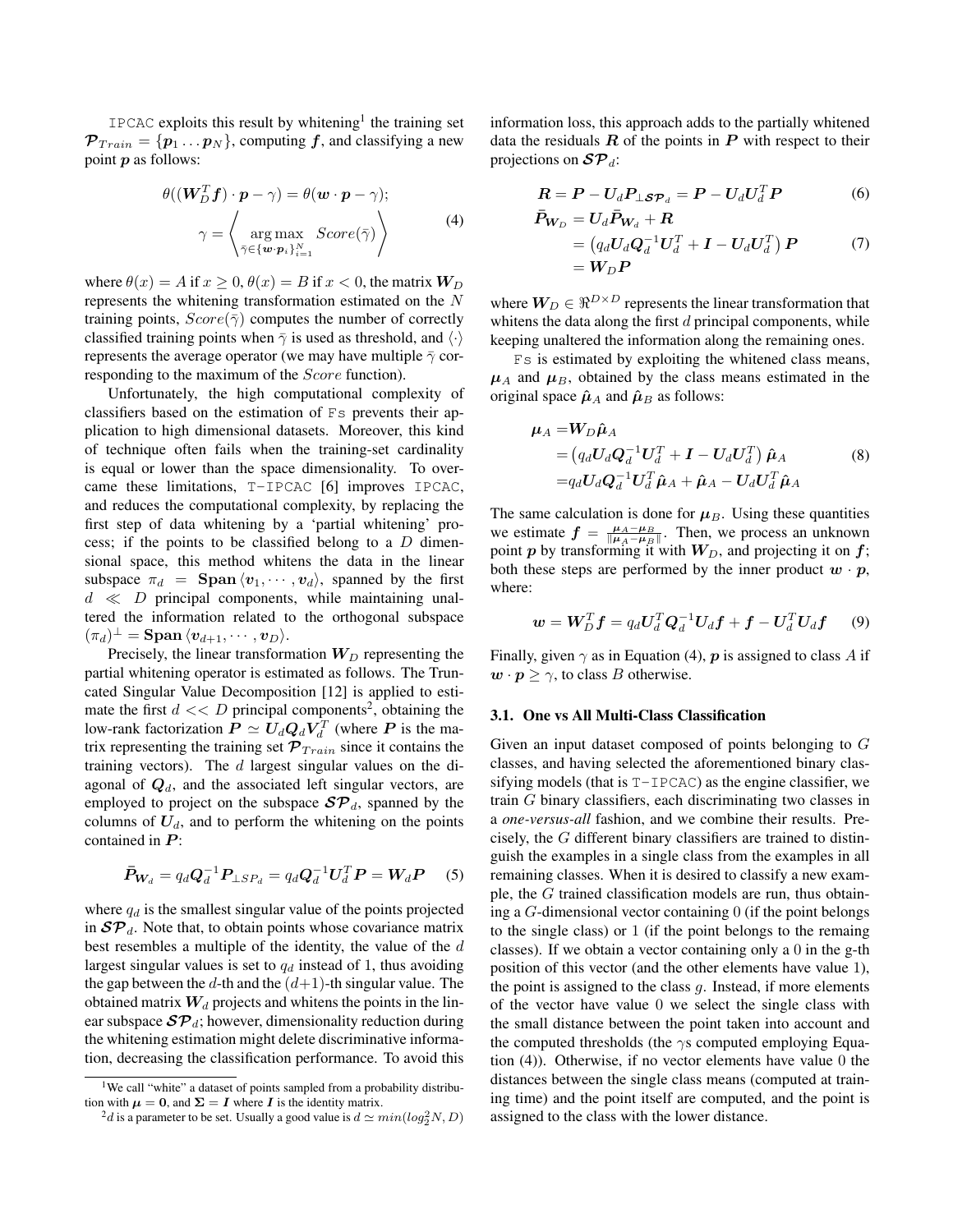|                        | 15 Training | <b>30 Training</b> |
|------------------------|-------------|--------------------|
| Our method $(d = 80)$  | 72.52       | 80.48              |
| Grana et al. [4]       | 71.62       | 79.68              |
| Grauman et al. [13]    | 50.00       | 58.20              |
| Jia et al. [14]        |             | 75.30              |
| Jiang et al. $[15]$    | 67.50       | 75.30              |
| Liu et al. $[16]$      |             | 74.21              |
| Tuytelaars et al. [17] | 69.20       | 75.20              |
| Wang et al. [3]        | 65.43       | 73.40              |
| Yang et al. [18]       | 67.00       | 73.20              |
| Chatfield et al. [2]   |             | 77.78*             |
| Duchenne et al. [19]   | 75.30       | 80.30              |
| Huang et al. [20]      | 66.88       | 74.25              |

Table 1. Comparison with the state-of-the-art for Caltech101. In bold face the best results.

\* Note that Chatfield et al. tested on a slightly different setting (30 test images per class, in contrast to the standard 50).

### 4. EXPERIMENTAL RESULTS

We have tested the performance of our approach on two well established datasets for object and scene classification: the Caltech 101 dataset and the Fifteen Scene Categories.

Caltech 101 is one of the most commonly used datasets for object recognition. It contains 9144 images from 101 object categories plus one background category. The number of images per category varies from 31 to 800. The images are with high shape variation, but objects are all centered and have no viewpoint diversity. We have followed a common experimental setting: for training we have randomly selected 15 and 30 images respectively; for testing we have randomly selected at most 50 images for each category (this results in 3,060 images for training and 2,995 for testing).

The 15-scenes dataset consists of 4485 images spread over 15 indoor-outdoor catergories. Each category contains 200 to 400 images whose average size is  $300 \times 250$  pixels. According to other papers in the literature, we train models on a randomly selected set of 1500 images (100 image per category) and test on the remaining images.

For both datasets, SIFT descriptors are extracted at four scales, defined by setting the width of the SIFT spatial bins to 4, 6, 8, and 10 pixels respectively, over a dense regular grid with a spacing of 3 pixels. We use the function  $v1$ -phow provided by the  $v1$ <sub>-feat</sub> library [21] and, apart from the spacing step, the default options are used. Images are hierarchically partitioned into  $1 \times 1$ ,  $2 \times 2$  and  $4 \times 4$  blocks on 3 levels respectively. We have reported the Mean Recognition Rate per class, i.e. the results are normalized based on the number of testing samples in that class and averaged over five independent runs.

Table 1 reports the results on Caltech 101 of several approaches, compared with our method. All of these use the

|  |  | Table 2. Performance comparison with the state-of-the-art for |  |
|--|--|---------------------------------------------------------------|--|
|  |  | 15-scene dataset. In bold face the best results.              |  |

|                        | 100 Training |
|------------------------|--------------|
| Our method $(d = 90)$  | 85.71        |
| Grana et al. [4]       | 84.77        |
| Niu et al. [23]        | 82.50        |
| Liu et al. $[16]$      | 82.70        |
| Tuytelaars et al. [17] | 85.00        |
| Yang et al. [18]       | 80.28        |
| Boureau et al. [22]    | 84.30        |

same standard setting (15/30 samples for training, at most 50 for testing), and SIFT descriptors captured with dense sampling. Our method, based on Multivariate Gaussian Descriptor and T-IPCACs, achieves performance definitely competitive with state-of-the art results. In particular T-IPCAC, since it is developed to deal where the dimensionality of the feature space is higher than the number of available training data, reduces the related problem of overfitting. Note that, differently from the common setting, the Fisher Kernel results reported in Chatfield et al. [2] limit the number of testing images to only 30 images, so the results are not entirely comparable. In addition, we include the results of Duchenne et al. [19] and Huang et al. [20] for reference, although their approaches are high-order ones which perform costly alignment steps in kernel computation and are thus not strictly comparable with our approach. Nevertheless, also compared with these methods our approach obtains comparable or better results.

The performance comparison on 15-scene dataset is reported in Table 2. The proposed approach achieves better results than several related approaches, thus confirming the quality of our framework. Note that although our performance is only slightly higher than [17] and [22], our image signature representation does not require to build a codebook, that must be trained on every specific dataset, allowing to use the same feature vectors in different scenarios.

### 5. CONCLUSIONS AND FUTURE WORKS

T-IPCAC is a classifier developed to deal with high dimensional data without performing any dimensionality reduction step. The use of this technique combined with high dimensional multivariate Gaussian descriptors has shown impressive results in the field of image classification. This suggests that its application to large scale (high cardinality) datasets could even improve the current results. To achieve this goal we will extend current work by employing and improving the on-line version of  $T$ -IPCAC [6], thus allowing to tackle also large scale datasets together with the high dimensionality of the exploited image descriptor.